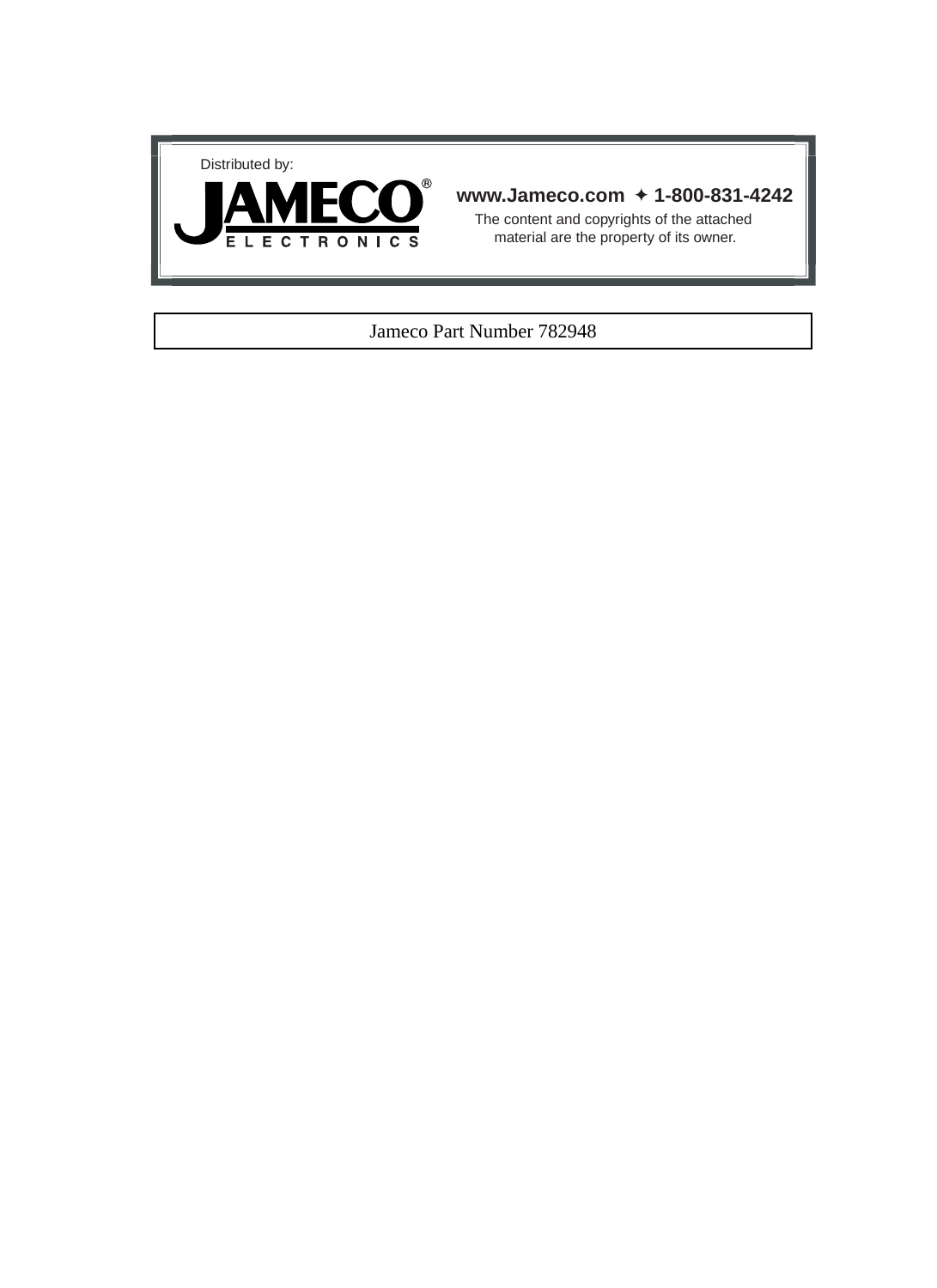June 2007



# **1N4728A - 1N4758A Zener Diodes**



**Tolerance = 5%**

**DO-41 Glass case** COLOR BAND DENOTES CATHODE

## Absolute Maximum Ratings \*  $T_a = 25^{\circ}C$  unless otherwise noted

| Symbol               | <b>Parameter</b>                                          | Value           | Units |
|----------------------|-----------------------------------------------------------|-----------------|-------|
| $P_D$                | Power Dissipation<br>@ TL $\leq$ 50°C, Lead Length = 3/8" | 1.0             | W     |
|                      | Derate above $50^{\circ}$ C                               | 6.67            | mW/°C |
| Гյ, T <sub>STG</sub> | Operating and Storage Temperature Range                   | $-65$ to $+200$ | °C    |

\* These ratings are limiting values above which the serviceability of the diode may be impaired.

## Electrical Characteristics  $T_a = 25^\circ$ C unless otherwise noted

|               | $V_Z$ (V) $@I_Z$ (Note 1) |      |       | <b>Test Current</b> | Max. Zener Impedance                   |                                |                         | <b>Leakage Current</b>      |                |
|---------------|---------------------------|------|-------|---------------------|----------------------------------------|--------------------------------|-------------------------|-----------------------------|----------------|
| <b>Device</b> | Min.                      | Typ. | Max.  | $IZ$ (mA)           | $Z_{Z}$ $\omega$ $I_{Z}$<br>$(\Omega)$ | $Z_{ZK}$ @<br>$I_{ZK}(\Omega)$ | l <sub>ΖK</sub><br>(mA) | <sup>I</sup> R<br>$(\mu A)$ | $V_R$<br>(V)   |
| 1N4728A       | 3.315                     | 3.3  | 3.465 | 76                  | 10                                     | 400                            |                         | 100                         |                |
| 1N4729A       | 3.42                      | 3.6  | 3.78  | 69                  | 10                                     | 400                            |                         | 100                         |                |
| 1N4730A       | 3.705                     | 3.9  | 4.095 | 64                  | 9                                      | 400                            |                         | 50                          |                |
| 1N4731A       | 4.085                     | 4.3  | 4.515 | 58                  | 9                                      | 400                            |                         | 10                          |                |
| 1N4732A       | 4.465                     | 4.7  | 4.935 | 53                  | 8                                      | 500                            |                         | 10                          |                |
| 1N4733A       | 4.845                     | 5.1  | 5.355 | 49                  | 7                                      | 550                            |                         | 10                          |                |
| 1N4734A       | 5.32                      | 5.6  | 5.88  | 45                  | 5                                      | 600                            |                         | 10                          | $\overline{2}$ |
| 1N4735A       | 5.89                      | 6.2  | 6.51  | 41                  | 2                                      | 700                            |                         | 10                          | 3              |
| 1N4736A       | 6.46                      | 6.8  | 7.14  | 37                  | 3.5                                    | 700                            |                         | 10                          | 4              |
| 1N4737A       | 7.125                     | 7.5  | 7.875 | 34                  | 4                                      | 700                            | 0.5                     | 10                          | 5              |
| 1N4738A       | 7.79                      | 8.2  | 8.61  | 31                  | 4.5                                    | 700                            | 0.5                     | 10                          | 6              |
| 1N4739A       | 8.645                     | 9.1  | 9.555 | 28                  | 5                                      | 700                            | 0.5                     | 10                          | 7              |
| 1N4740A       | 9.5                       | 10   | 10.5  | 25                  | 7                                      | 700                            | 0.25                    | 10                          | 7.6            |
| 1N4741A       | 10.45                     | 11   | 11.55 | 23                  | 8                                      | 700                            | 0.25                    | 5                           | 8.4            |
| 1N4742A       | 11.4                      | 12   | 12.6  | 21                  | 9                                      | 700                            | 0.25                    | 5                           | 9.1            |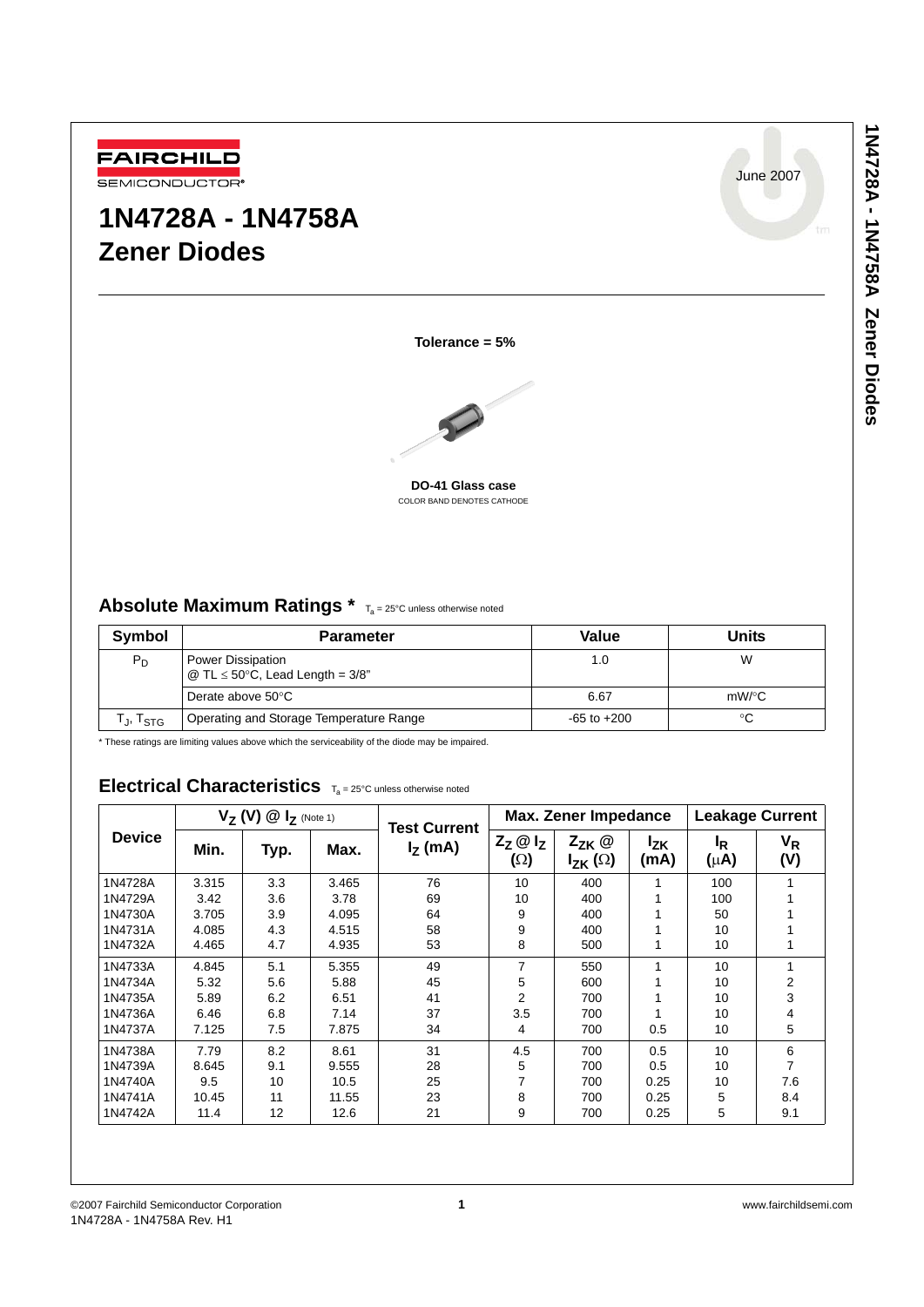| <b>Device</b> | $V_7$ (V) $\circledR$ $I_7$ (Note 1) |      |       |                                  | Max. Zener Impedance            |                                |                         | <b>Leakage Current</b> |              |
|---------------|--------------------------------------|------|-------|----------------------------------|---------------------------------|--------------------------------|-------------------------|------------------------|--------------|
|               | Min.                                 | Typ. | Max.  | <b>Test Current</b><br>$IZ$ (mA) | $Z_{Z}$ $\omega$ $I_{Z}$<br>(Ω) | $Z_{ZK}$ @<br>$I_{ZK}(\Omega)$ | <sup>I</sup> zk<br>(mA) | ΙŖ<br>$(\mu A)$        | $V_R$<br>(V) |
| 1N4743A       | 12.35                                | 13   | 13.65 | 19                               | 10                              | 700                            | 0.25                    | 5                      | 9.9          |
| 1N4744A       | 14.25                                | 15   | 15.75 | 17                               | 14                              | 700                            | 0.25                    | 5                      | 11.4         |
| 1N4745A       | 15.2                                 | 16   | 16.8  | 15.5                             | 16                              | 700                            | 0.25                    | 5                      | 12.2         |
| 1N4746A       | 17.1                                 | 18   | 18.9  | 14                               | 20                              | 750                            | 0.25                    | 5                      | 13.7         |
| 1N4747A       | 19                                   | 20   | 21    | 12.5                             | 22                              | 750                            | 0.25                    | 5                      | 15.2         |
| 1N4748A       | 20.9                                 | 22   | 23.1  | 11.5                             | 23                              | 750                            | 0.25                    | 5                      | 16.7         |
| 1N4749A       | 22.8                                 | 24   | 25.2  | 10.5                             | 25                              | 750                            | 0.25                    | 5                      | 18.2         |
| 1N4750A       | 25.65                                | 27   | 28.35 | 9.5                              | 35                              | 750                            | 0.25                    | 5                      | 20.6         |
| 1N4751A       | 28.5                                 | 30   | 31.5  | 8.5                              | 40                              | 1000                           | 0.25                    | 5                      | 22.8         |
| 1N4752A       | 31.35                                | 33   | 34.65 | 7.5                              | 45                              | 1000                           | 0.25                    | 5                      | 25.1         |
| 1N4753A       | 34.2                                 | 36   | 37.8  | $\overline{7}$                   | 50                              | 1000                           | 0.25                    | 5                      | 27.4         |
| 1N4754A       | 37.05                                | 39   | 40.95 | 6.5                              | 60                              | 1000                           | 0.25                    | 5                      | 29.7         |
| 1N4755A       | 40.85                                | 43   | 45.15 | 6                                | 70                              | 1500                           | 0.25                    | 5                      | 32.7         |
| 1N4756A       | 44.65                                | 47   | 49.35 | 5.5                              | 80                              | 1500                           | 0.25                    | 5                      | 35.8         |
| 1N4757A       | 48.45                                | 51   | 53.55 | 5                                | 95                              | 1500                           | 0.25                    | 5                      | 38.8         |
| 1N4758A       | 53.2                                 | 56   | 58.8  | 4.5                              | 110                             | 2000                           | 0.25                    | 5                      | 42.6         |

**Notes:**

1. Zener Voltage (V<sub>Z</sub>)<br>The zener voltage is measured with the device junction in the thermal equilibrium at the lead temperature (T<sub>L</sub>) at 30°C ± 1°C and 3/8" lead length.

## **Top Mark Information**

| <b>Device</b> | Line 1      | Line 2 | Line <sub>3</sub> | Line 4                    | Line 5    |
|---------------|-------------|--------|-------------------|---------------------------|-----------|
| 1N4728A       | <b>LOGO</b> | 47     | 28                | A                         | <b>XY</b> |
| 1N4729A       | <b>LOGO</b> | 47     | 29                | A                         | XY        |
| 1N4730A       | <b>LOGO</b> | 47     | 30                | $\boldsymbol{\mathsf{A}}$ | XY        |
| 1N4731A       | <b>LOGO</b> | 47     | 31                | A                         | XY        |
| 1N4732A       | <b>LOGO</b> | 47     | 32                | Α                         | XY        |
| 1N4733A       | <b>LOGO</b> | 47     | 33                | A                         | XY        |
| 1N4734A       | <b>LOGO</b> | 47     | 34                | Α                         | XY        |
| 1N4735A       | <b>LOGO</b> | 47     | 35                | $\boldsymbol{\mathsf{A}}$ | XY        |
| 1N4736A       | <b>LOGO</b> | 47     | 36                | A                         | <b>XY</b> |
| 1N4737A       | <b>LOGO</b> | 47     | 37                | A                         | XY        |
| 1N4738A       | <b>LOGO</b> | 47     | 38                | Α                         | <b>XY</b> |
| 1N4739A       | <b>LOGO</b> | 47     | 39                | A                         | XY        |
| 1N4740A       | <b>LOGO</b> | 47     | 40                | A                         | XY        |
| 1N4741A       | <b>LOGO</b> | 47     | 41                | $\boldsymbol{\mathsf{A}}$ | XY        |
| 1N4742A       | <b>LOGO</b> | 47     | 42                | A                         | <b>XY</b> |
| 1N4743A       | <b>LOGO</b> | 47     | 43                | $\mathsf A$               | XY        |
| 1N4744A       | <b>LOGO</b> | 47     | 44                | Α                         | XY        |
| 1N4745A       | <b>LOGO</b> | 47     | 45                | A                         | XY        |
| 1N4746A       | <b>LOGO</b> | 47     | 46                | A                         | <b>XY</b> |
| 1N4747A       | <b>LOGO</b> | 47     | 47                | A                         | XY        |
| 1N4748A       | <b>LOGO</b> | 47     | 48                | A                         | XY        |
| 1N4749A       | <b>LOGO</b> | 47     | 49                | $\boldsymbol{\mathsf{A}}$ | XY        |
| 1N4750A       | <b>LOGO</b> | 47     | 50                | A                         | XY        |
| 1N4751A       | <b>LOGO</b> | 47     | 51                | Α                         | XY        |
| 1N4752A       | <b>LOGO</b> | 47     | 52                | A                         | XY        |
| 1N4753A       | <b>LOGO</b> | 47     | 53                | $\mathsf A$               | XY        |
| 1N4754A       | <b>LOGO</b> | 47     | 54                | Α                         | XY        |
| 1N4755A       | <b>LOGO</b> | 47     | 55                | A                         | XY        |
| 1N4756A       | <b>LOGO</b> | 47     | 56                | Α                         | XY        |
| 1N4757A       | <b>LOGO</b> | 47     | 57                | A                         | XY        |
| 1N4758A       | <b>LOGO</b> | 47     | 58                | A                         | XY        |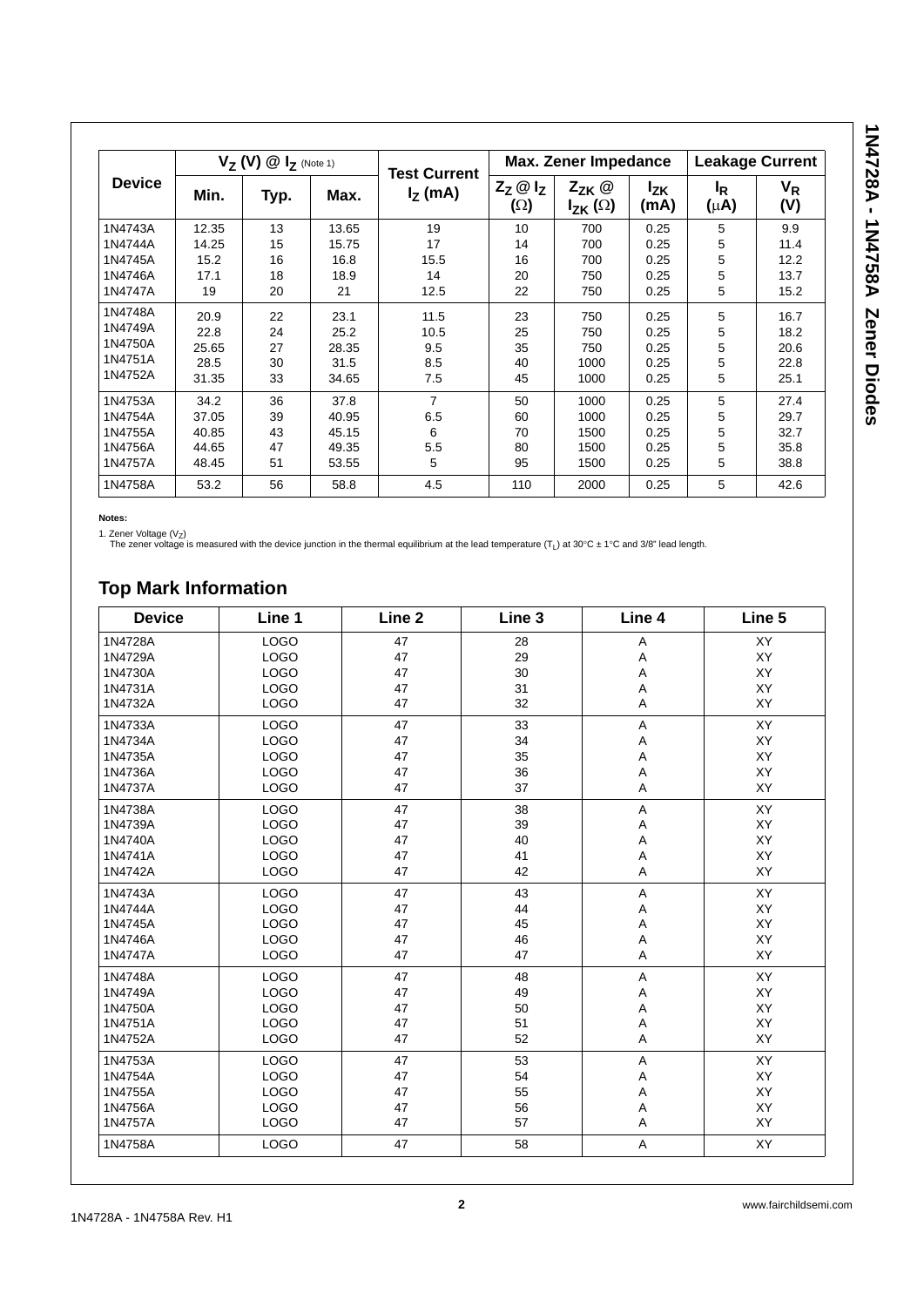#### **Top Mark Information** (Continued) f *F* **47 36 A** *F* **XY** 1<sup>st</sup> line: F - Fairchild Logo  $2<sup>nd</sup>$  line: Device Name -  $3<sup>rd</sup>$  to  $4<sup>th</sup>$  characters of device name for 1Nxx series or  $4^{th}$  to  $6^{th}$  characters for BZXyy series  $3<sup>rd</sup>$  line: Device Name -  $5<sup>th</sup>$  to  $6<sup>th</sup>$  characters of device name for 1Nxx series or Voltage rating for BZXyy series  $4<sup>th</sup>$  line: Device Name -  $7<sup>th</sup>$  to  $8<sup>th</sup>$  characters of device name for 1Nxx series or Large Die identification only for BZXyy series 5<sup>th</sup> line: Date Code - Two Digit - Six Weeks Date Code

## **General Requirements:**

1.0 Cathode Band

2.0 First Line: F - Fairchild Logo

3.0 Second Line: Device name - For 1Nxx series:  $3<sup>rd</sup>$  to  $4<sup>th</sup>$  characters of the device name. For BZxx series:  $4<sup>th</sup>$  to  $6<sup>th</sup>$  characters of the device name.

4.0 Third Line: Device name - For 1Nxx series:  $5<sup>th</sup>$  to  $6<sup>th</sup>$  characters of the device name. For BZXyy series: Voltage rating

5.0 Third Line: Device name - For 1Nxx series:  $7<sup>th</sup>$  to  $8<sup>th</sup>$  characters of the device name. (the 8th character is the large die identification)

For BZXyy series: Large Die Identification character

6.0 Fourth Line: Date Code - Two Digit - Six Weeks Date Code Where: X represents the last digit of the calendar year Y represents the Six weeks numeric code

7.0 Devices shall be marked as required in the device specification (PID or FSC Test Spec).

8.0 Maximum no. of marking lines: 5

9.0 Maximum no. of digits per line: 3

10.0 FSC logo must be 20 % taller than the alphanumeric marking and should occupy the 2 characters of the specified line.

11.0 Marking Font: Arial (Except FSC Logo)

12.0 First character of each marking line must be aligned vertically.

13.0 All device markings must be based on Fairchild device specification.